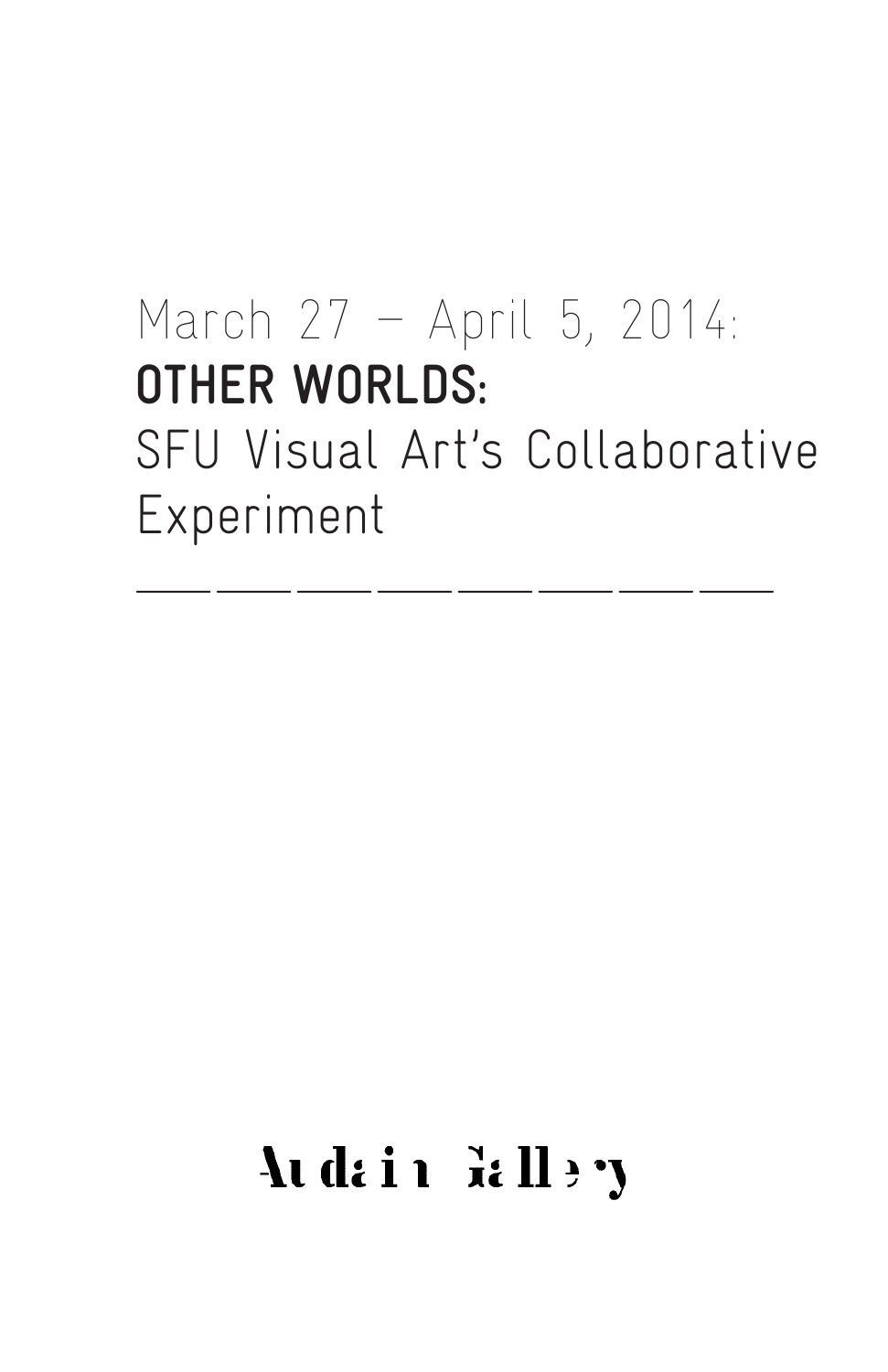## Opening: **March 26, 7pm**

**Black Hole Vacuum** (Adriana Lademann, Anchi Lin, Cydney Paddon, Jocelyn Sanchez)

**Q'os** (Alanna Ho, Jasmine Huang, Ariel So, Betsy Wen)

**Intergalactic Cultural Association of Art Critics** (Jasmine Kwong, Wan Hang Tsang, Larisa Volkova, Cory Woodcock)

**Substantial Duality** (Lauren Lavery and Stephanie Ng)

Double Happiness (Brennan Kelly, Alex Strusberg)

**Interstellar Communications Consortium** (Alex Hill, Graham White, Angela Yan, Michelle Zhang)

Stephane Bernard & Ben Bonner

Wryly Andherson, Kelsey Jacobsen, Luiza Ramazanova, Sean Talarico

Katy Churcher, Coco Huang, Edward Peng

Dasha Boichenko & Aaron May

Angela Lin & Nathan Evans

The Audain Gallery is part of Simon Fraser University Galleries and a vital aspect of the Visual Art program in the School for the Contemporary Arts.

Encouraging conceptual and experimental projects that explore the dialogue between the social and the cultural in contemporary artistic practices, the Audain Gallery's mission is to advance the aesthetic and discursive production and presentation of contemporary art through a responsive program of exhibitions.

*OTHER WORLDS* is presented in partnership with the Visual Art area in the School for the Contemporary Arts.

The Audain Gallery staff are Melanie O'Brian, SFU Galleries Director, and Brady Cranfield, Gallery Assistant.

The organizers of and participants in the exhibition would like to give special thanks to Audain Gallery, SFU Visual Art faculty Sabine Bitter, studio technician Andrew Curtis and teaching assistant Clint Sleeper.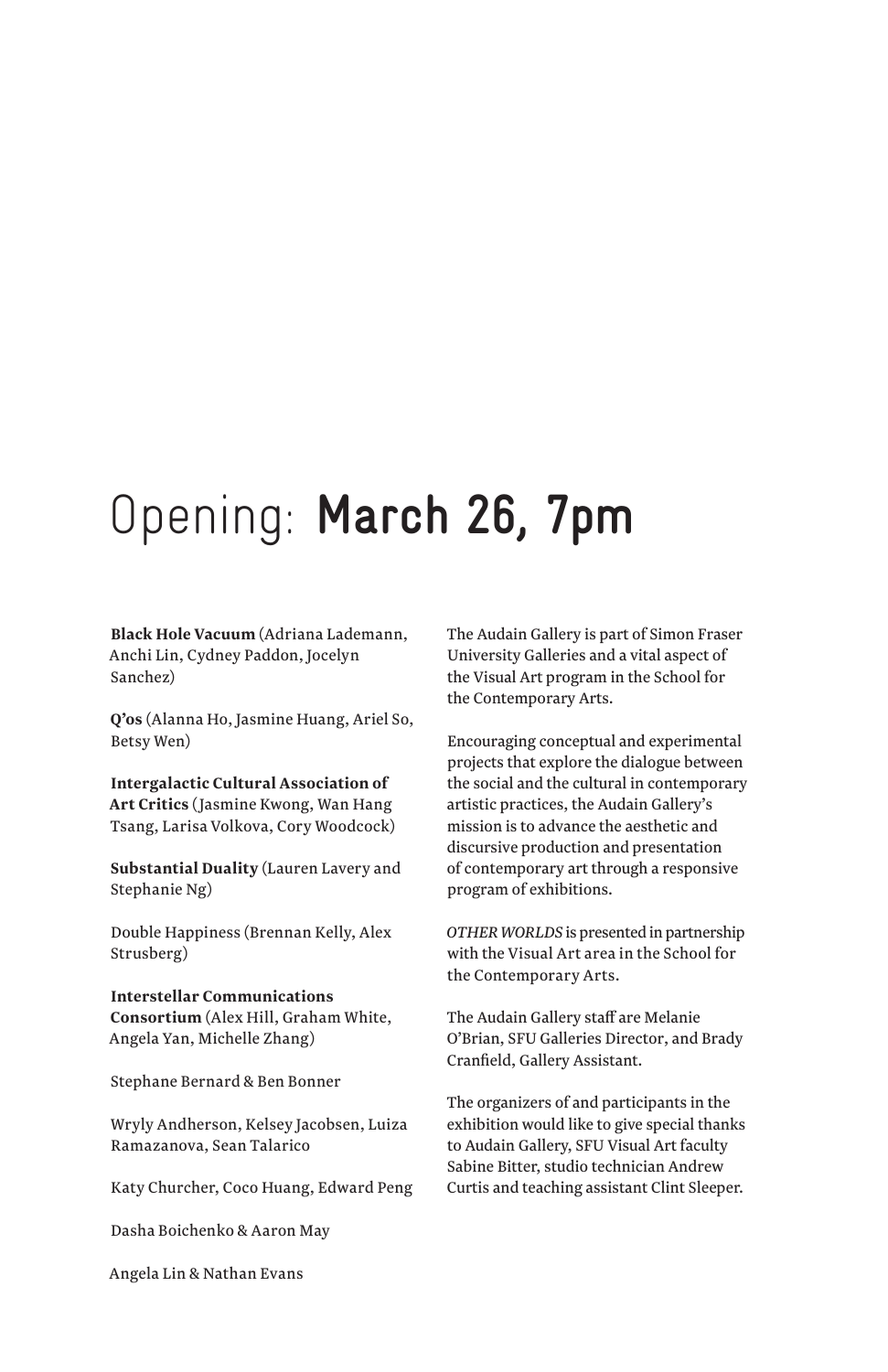#### *OTHER WORLDS:*

SFU Visual Arts' Collaborative Experiment

*We have no need of other worlds; we need mirrors.*

– Stanislaw Lem, *Solaris*

What does the future hold? When contemporary hand-held devices offer more capabilities than those portrayed in the most sophisticated televised science fiction from forty years ago, then anything seems possible now. Present day commercial development is even looking to Mars as a promising outpost for colonization. Yet, is this offworlder mentality really necessary?

In the early sixties, Polish novelist Stanislaw Lem wrote about the need for mirrors instead of other worlds, referring to the inability of humans to both appreciate the here and now while also looking to where the grass might be greener. Lem's idea of self-reflection seems intuitive at first, but as we all know such intuitions often take a back seat to more pressing matters (like the economy, for instance), and as such might ultimately leave us with the feeling that we "should've, would've, could've".

With this in mind, the exhibition *OTHER WORLDS* presents new works by artists working collaboratively to explore the implications of an infinitely expanding frontier for space-travel. The works in the exhibition address this expansion from the points of view of both science fiction and science fact, while also holding on to the idea that collectivity and its creative possibilities echo a scientific model. Just as Lem envisioned a conscious planet that functioned beyond human understanding, some of the works in this exhibition offer a microcosm that challenges scientific knowledge. Other artists have collaborated to examine the notions of duality (mirrors and mirroring) and otherness (what lies beyond); others more have explored the real life advantages of coexisting within an earthly community.

All of the collaborations in this exhibition have come together in the space of the gallery with the twin hope that the future will not be such a far off place and the building blocks for things to come are not so far from reach.

– Stéphane Bernard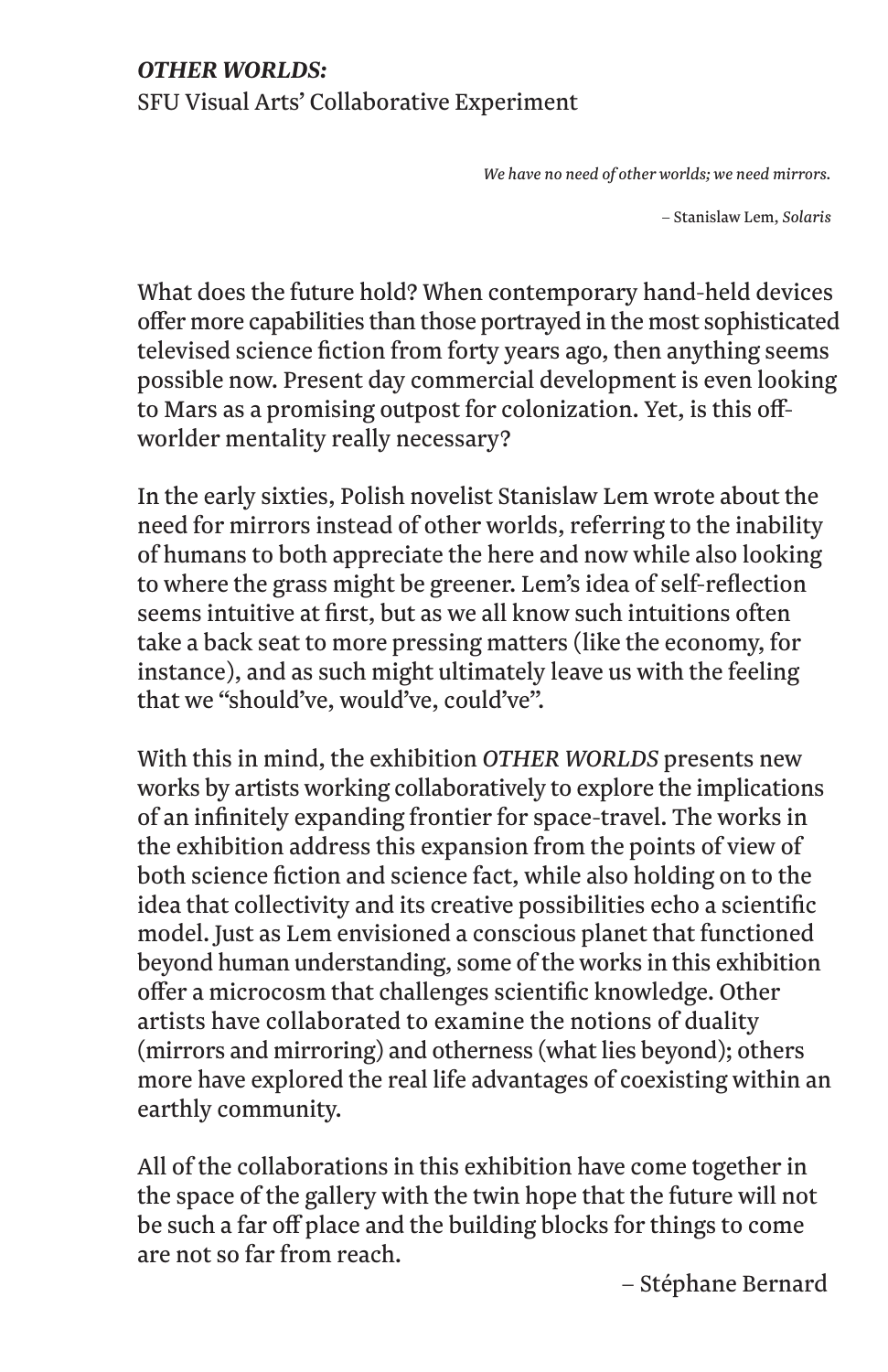

The students of the 3rd Year Visual Arts class curated *OTHER WORLDS* together. They decided to present an exhibition of collaborative works, each work produced by two or more artists. The students were responsible for all aspects of organizing the exhibition, including: identifying its theme, participating in the curatorial process, managing logistics, installing the works, producing the publication, and organizing and presenting a public panel discussion.

Top: Larisa Volkova, *xxx*, , 2014, *OTHER WORLDS*  poster image, water colour on paper, 12 x 14".

Right: Community workshop by *Black Hole Vacuum* to create collages as posters that address the themes of space-travel, science fiction, and science fact. In one evening fifteen people created 38 different collages, which were later distributed in the public space.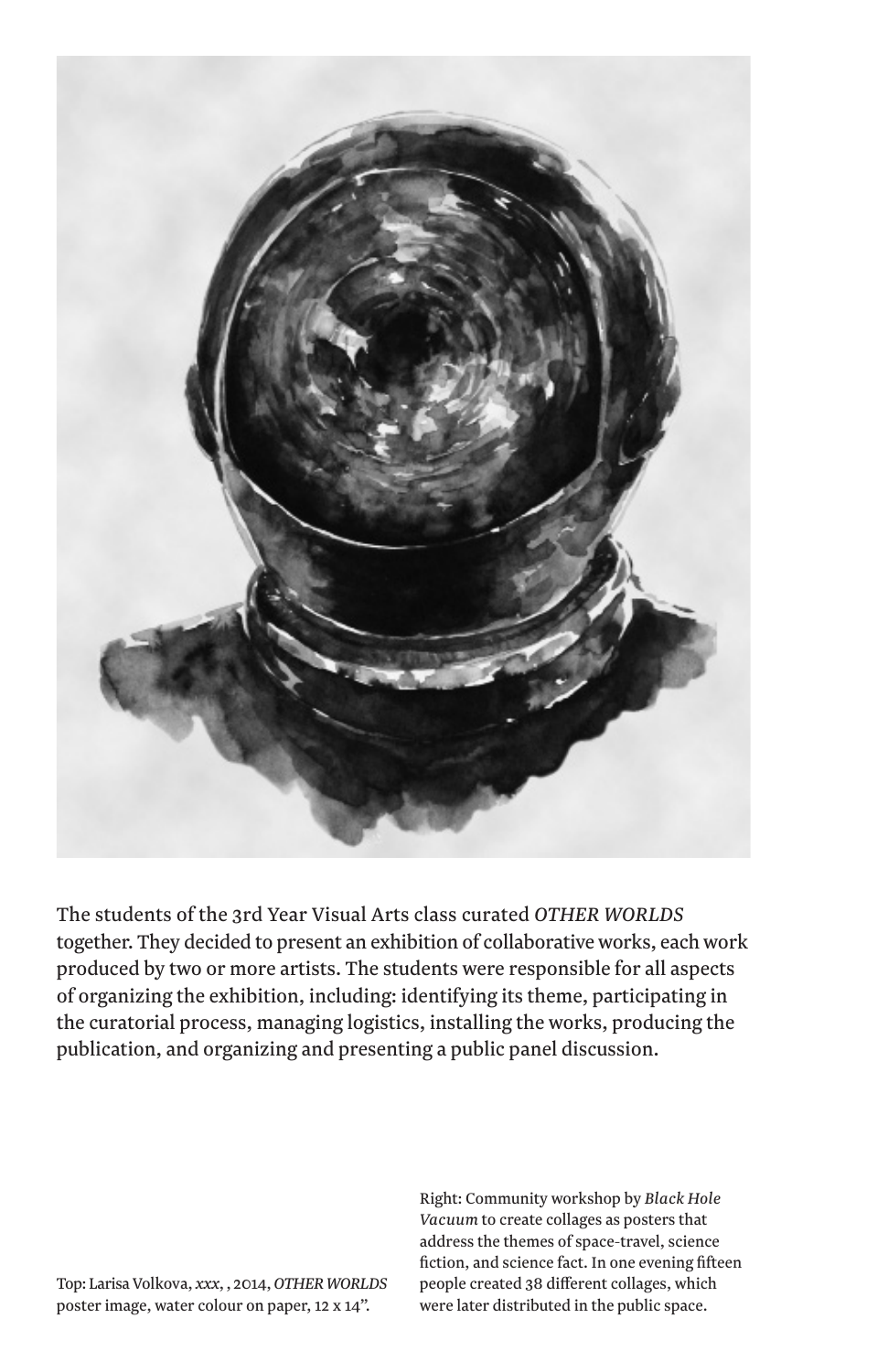# Collaboration?

Featuring collectives and collaborations made out of students and local emerging artists, *OTHER WORLDS* provides the opportunity for a less individualistic, more egoless exhibition. Collective work, compromise, and joint effort – these strategies characterize the production of the works in the exhibition. All of the works have been discussed and considered by more than one artist, including artists in newly formed collectives. This means that the participating artists worked outside of their individual practices; they also decided as a group how to exhibit their collaborative works.

Why collaboration? As with the themes of space travel and the unknown that *OTHER WORLDS* explores, collaboration is itself a kind of uncharted territory for many visual artists. Unlike the fields of dance, theatre, and music, where collaboration is often routine, visual artists regularly work on their own. Yet, collaboration can inspire different kinds of work than might come out of the collaborating artists' individual practices. Scale, concept, purpose – everything in the production of the work can and might change. Collaboration is also a challenge to notions of personal ownership and gain, fostering new forms of

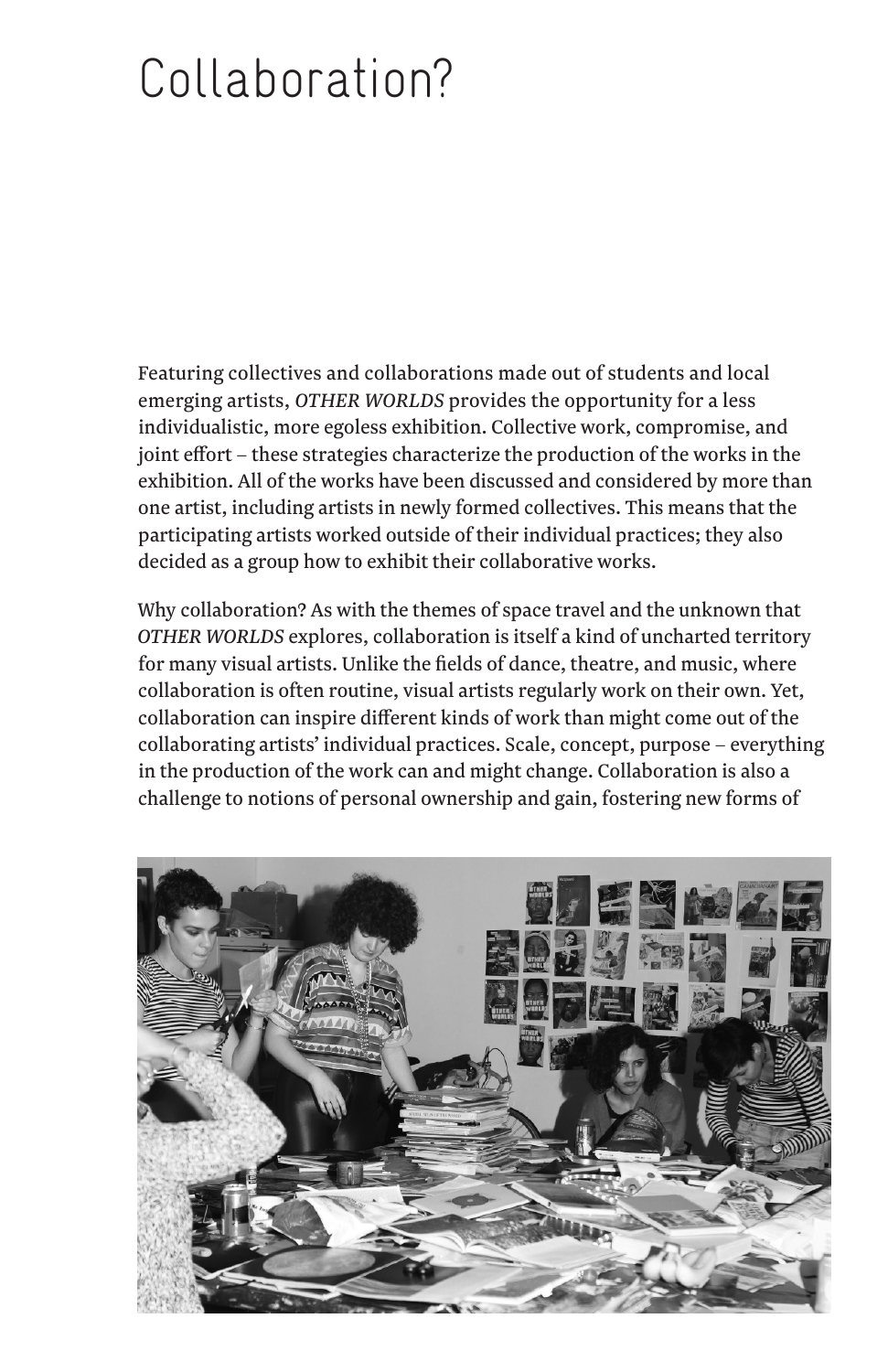collective knowledge and growth.

Collaboration requires collective work and compromise. These conditions also help to create a perfect climate for us, as students and emerging artists, to experience another world of making art. As we grapple with the themes of the exhibition, not to mention the relationships established between the artists working together on each work, experimentation, play, and the power of connection have also come into the conversation.

Collaboration is all around us. Together we choose how it manifests in the vast landscape of *OTHER WORLDS*.



top: workshop by *Black Hole Vacuum* with community members to create collages as posters. Thematically addressing OTHER WORLDS through the frontier of space-travel, science fiction and science fact, in one evening fifteen people created 38 different collages, which were later distributed in public space.

right: workshop by *Black Hole Vacuum* with community members to create collages as posters. Thematically addressing OTHER WORLDS through the frontier of space-travel, science fiction and science fact, in one evening fifteen people created 38 different collages, which were later distributed in public space.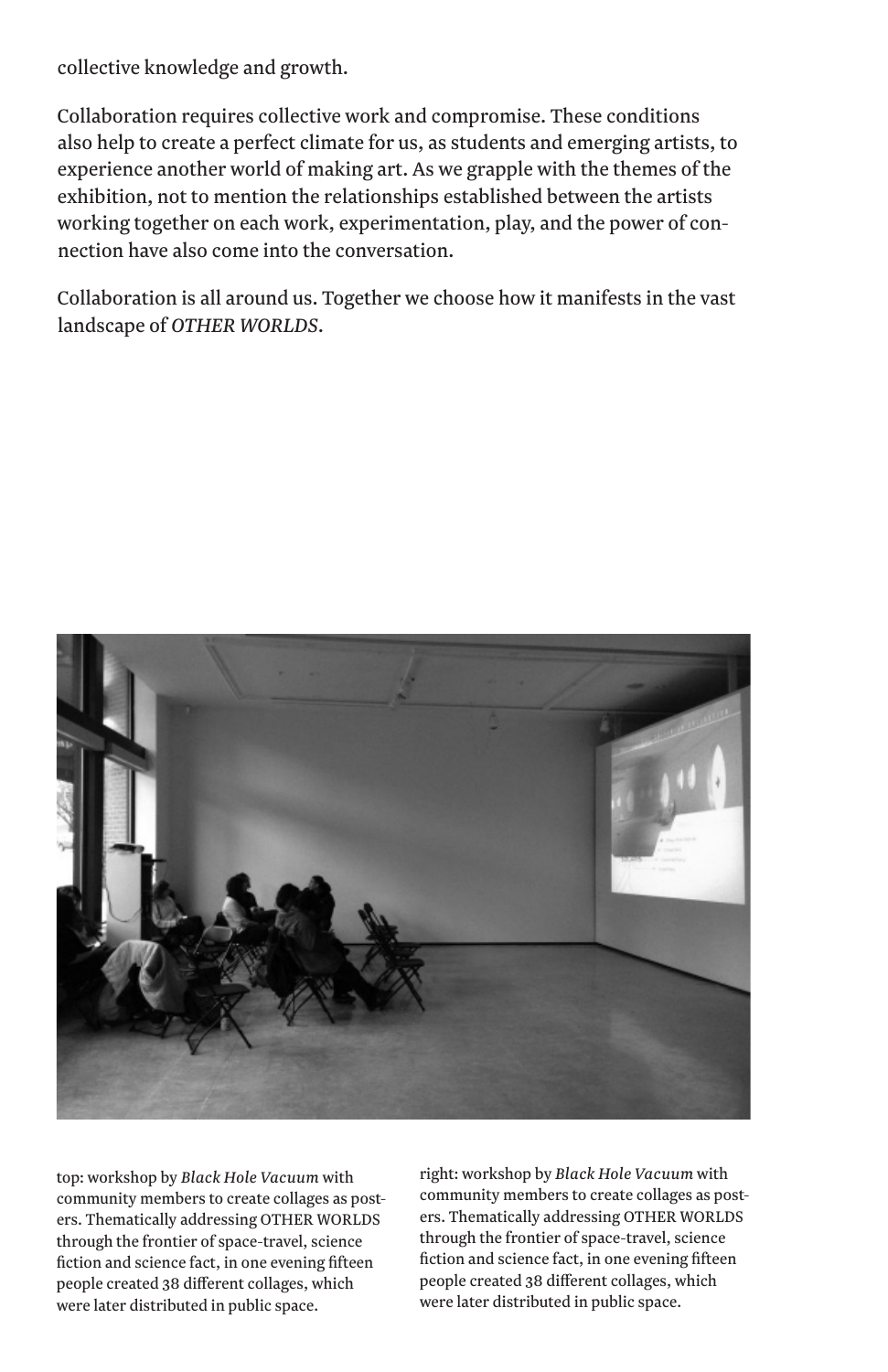# Community Engaement?

*We are all longing to go home to some place we have never been – a place half-remembered and half-envisioned we can only catch glimpses of from time to time. Community.*

 *–* Starhawk

The relocation of the School for the Contemporary Arts at SFU to the site of the former Woodward's building exacerbated the displacement of existing community members and further alienated many of those who remained in the already vulnerable neighbourhood. In an attempt to rectify this form of urban colonialism and to create an integrated approach to fostering a dynamic community, SFU's Vancity Office of Community Engagement has worked to build new relationships in the area. They have done so by increasing accessibility to cultural events, by making and maintaining community partnerships, and by developing educational programs for community members, neighbourhood organizations, and the general public.

Similarly, the 3rd Year Visual Arts students have begun to recognize the importance of reaching out to their surroundings in an effort to understand the delicate satellites of their community. Learning about the exhibitions *If You Lived Here…* (1989), curated by Martha Rosler, and *Tensta Museum: Report from New Sweden* (2013/2014), curated by Maria Lind, has helped us to

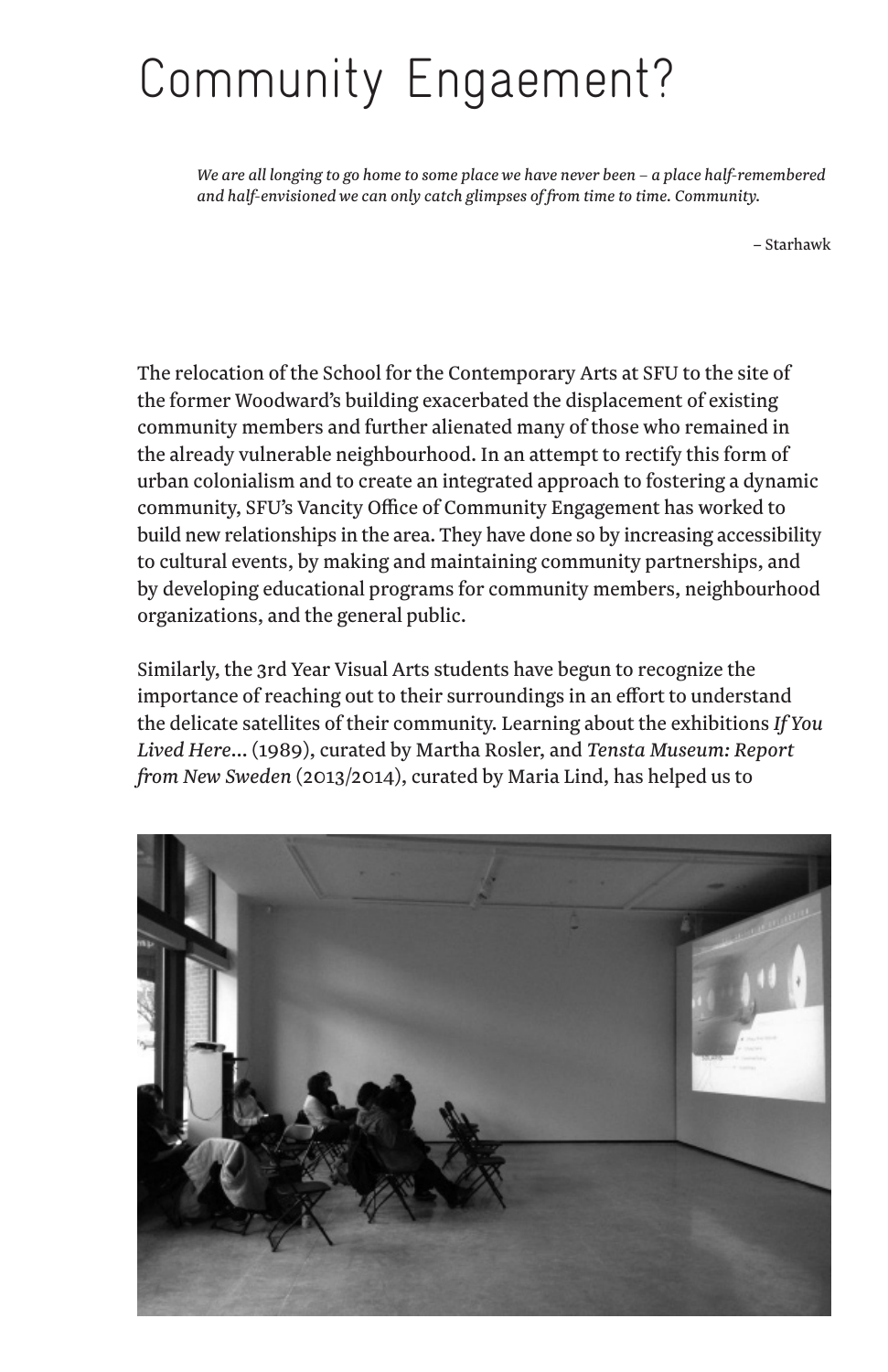understand the damage and displacement that are a part of gentrification. These exhibitions have also helped us recognize the crucial role art practices can play in creating and reinforcing a sense of community. With this in mind, the 3rd Year class established a community engagement team that was responsible for organizing events around the ontology of community building and "other worlds."

Our events included a guerilla-tactics collage-art intervention workshop that produced works that became part of the exhibition. We also hosted screenings of sci-fi films, including *Solaris*, *Repo Man*, *The Man Who Fell to Earth,* and *The Brother from Another Planet*, at the Audain Gallery and the Toast Collective. Another important event is a pubic panel discussion involving an artist, a scientist, and a philosopher.

The French Philosopher Gilles Deleuze sharply distinguished between art, philosophy, and science as three distinct but equal disciplines. To him, essentially, philosophy, science, and art are both creative *and* practical. Our vision for *OTHER WORLDS* is to create a new dialogue to produce a new sense of community engagement within the gallery setting.

Our initiatives are meant to encourage a dialogue with the SFU community, including the Audain Gallery and the School for the Contemporary Arts, as well as the surrounding neighbourhood. It is important that we educate ourselves about our context and to understand its history, so that we can dream of new futures together. By becoming active members in our community and participating in the neighbourhood, we can foster a new environment in which our art has positive social consequences.



– Adriana Lademann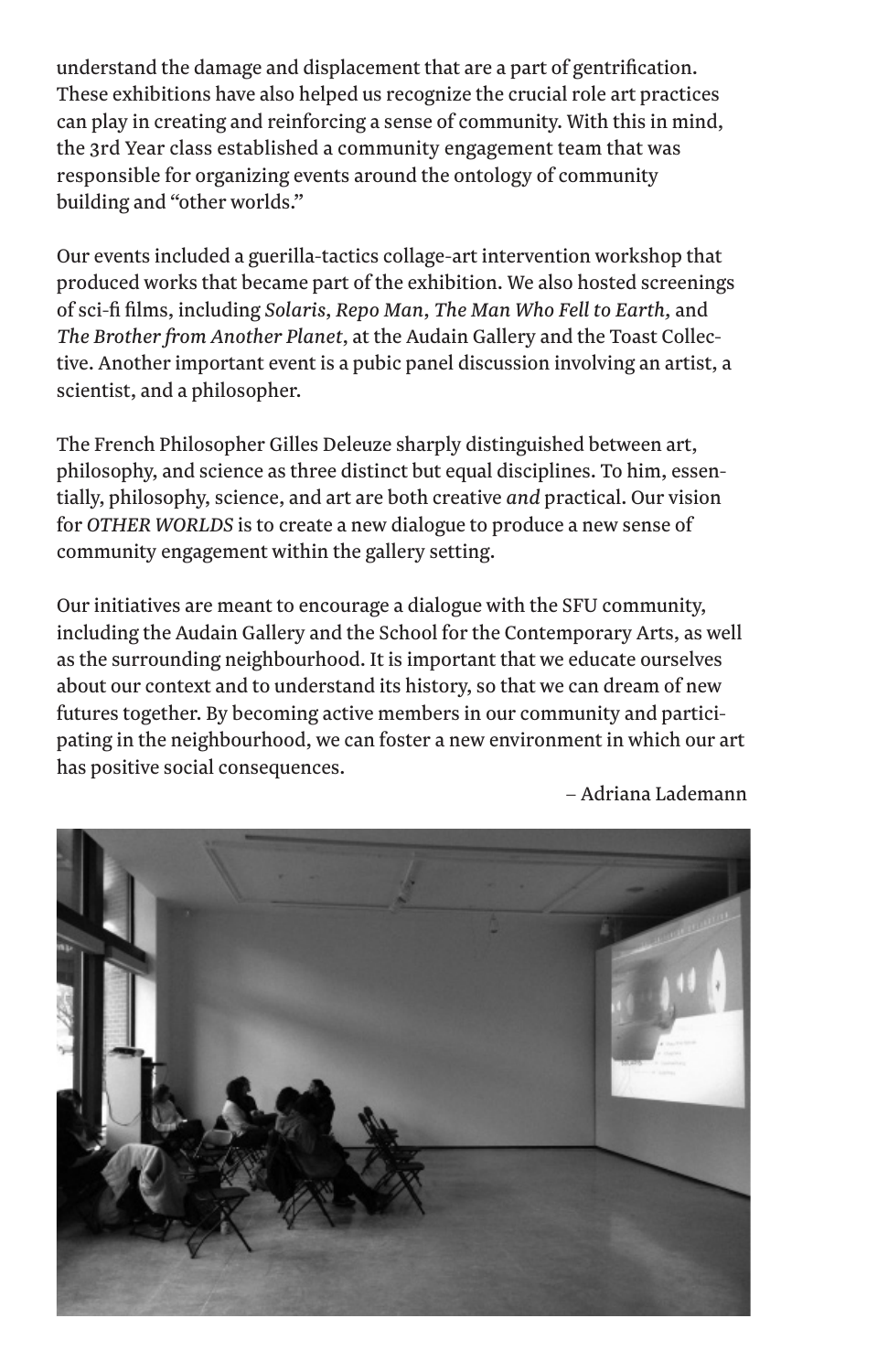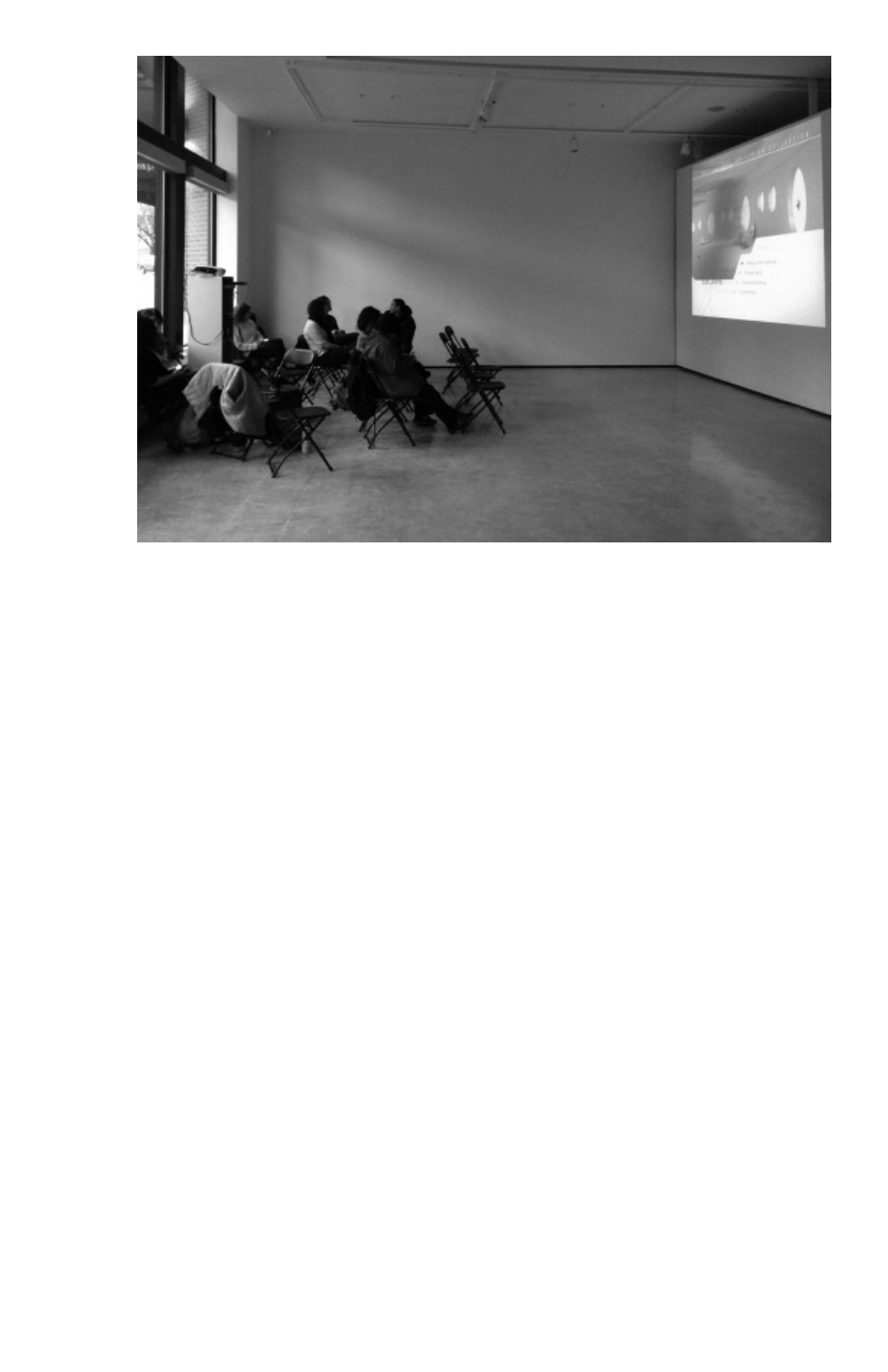### 1

Black Hole Vacuum (Adriana Lademann, Anchi Lin, Cydney Paddon, Jocelyn Sanchez), *No pipeline in our black hole, please,* paper, wheat paste, TV, sourced video ("A Trip to the Moon" by George Méliès & "Petropolis" by Peter Mettler), wood, paint, chalk.

### $\overline{2}$

Collective works from Planet of the Apes: Guerrilla art-based creative action workshop, *Other Worlds Collage*, paper collage, 8.5" x 11".

### 3

Q'os (Alanna Ho, Jasmine Huang, Ariel So, Betsy Wen), *E'u Nteh,* six wood panels, ink transfer, 32" x 48".

#### ( 4

Intergalactic Cultural Association of Art Critics ( Jasmine Kwong, Wan Hang Tsang, Larisa Volkova, Cory Woodcock), *Sense of Sensation,* four photographic prints, sandwich board, costumes, 11" x 17".

#### (5

Substantial Duality (Lauren Lavery & Stephanie Ng), *Pathogen,* plaster, p;aint, mylar, ~2.5 ft x 2.5 ft x 4 ft".

### 6

Double Happiness (Brennan Kelly & Alex Strusberg), *The Mountain (At Night),* wooden fruit box, styrene, paper mache, oil, glitter, burlap, string, wax, 14" x 18" x 6".

Interstellar Communications Consortium (Alex Hill, Angela Yan, Michelle Zhang), *The Universe is Calling,* plywood, phone, corrugated plastic, 2  $ftx 2 ftx 7 ft.$ 

#### 8

Stéphane Bernard & Ben Bonner, *Facetasm,* print, 20.5" x 28.5".

#### 9

Wryly Andherson, Kelsey Jacobsen, Luiza Ramazanova, Sean Talarico, *Beginning II*, cardboard, wood, recycled materials, 76" x 64" x 48".



Katy Churcher, Coco Huang, Edward Peng, *The Beings are Out of Place*, inkjet print, 16" x 20".

#### (11

Dasha Boichenko & Aaron May, *When Your Particles Tell Me More*, digital prints on paper,  $11"$  x  $15"$ .



Nathan Evans & Angela Lin, *O c u l a u r a l*, wood, wire, paint, speaker, acrylic, powder, sensor,  $11"$  x  $11"$  x  $12"$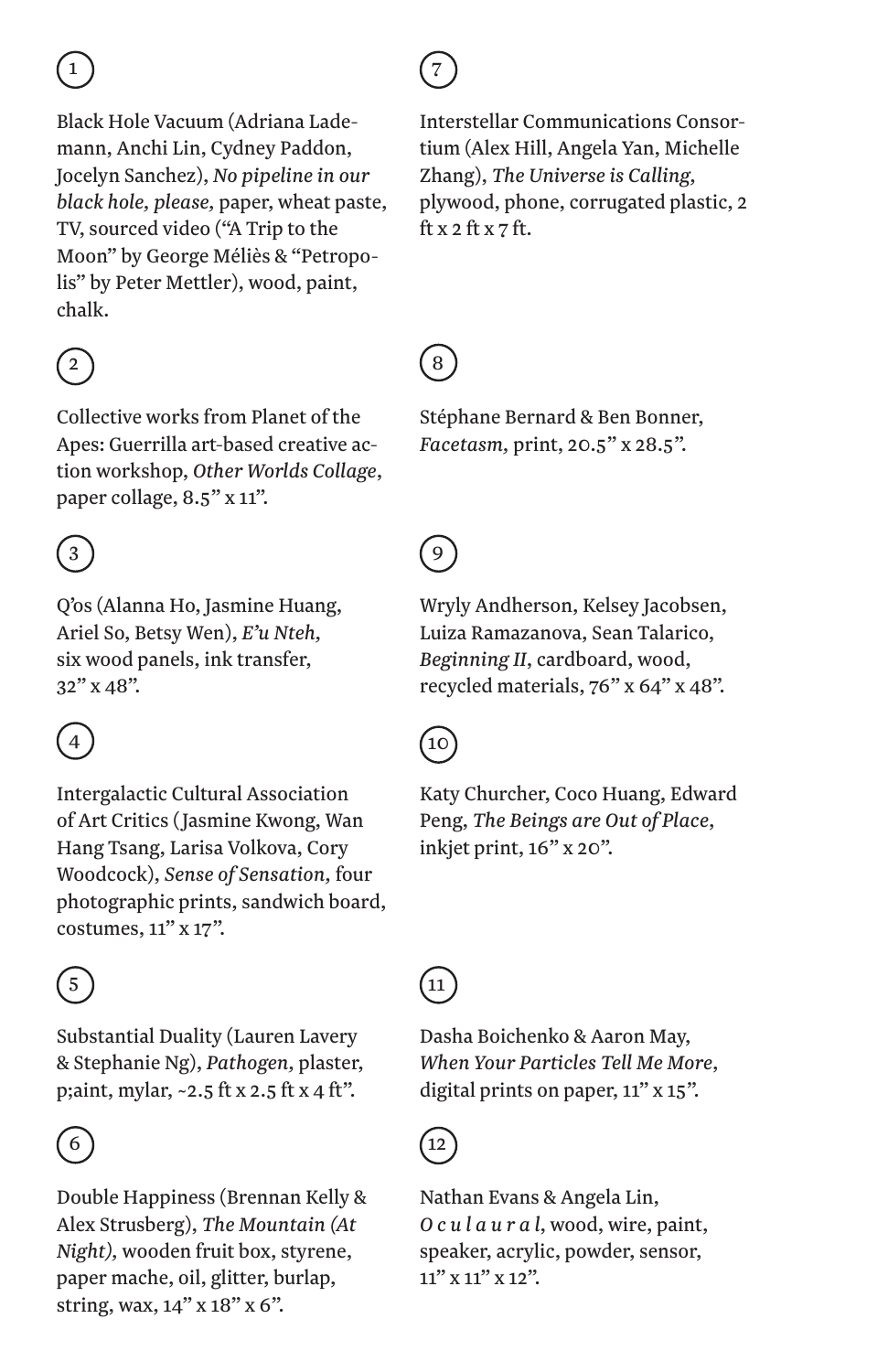

Lobby SFU Woodward's